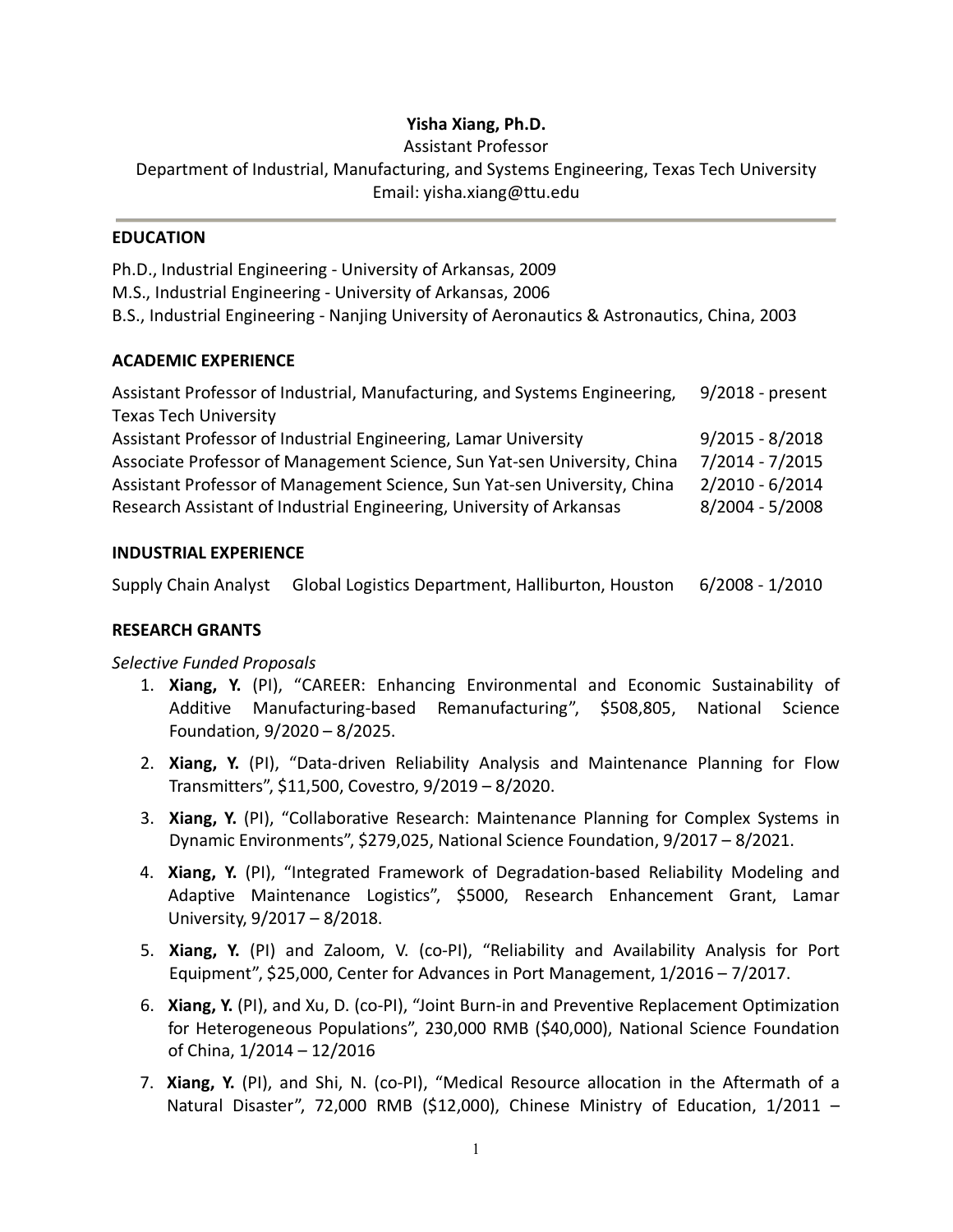12/2012

## **PUBLICATIONS**

\* denotes student author.

*Refereed Journal Articles*

- 1. Zhu, Z.\* and **Xiang, Y.**, (2020). Condition-based maintenance for multi-component systems: Modeling, structural properties, and algorithms. *IISE Transactions* (in print).
- 2. Xiao, H., Zhang, Y., **Xiang, Y.**, Peng, R. Optimal design of a linear sliding window system with consideration of performance sharing. *Reliability Engineering & System Safety* (in print).
- 3. Feng, Q., and **Xiang Y.** (2020), Multi-dimensional Lévy Processes with Lévy Copulas for Multiple Dependent Degradation Processes in Lifetime Analysis. *Quality Engineering* (in print).
- 4. Xing, L., Zhao, G., Wang, Y. and Xiang, Y. (2019). Reliability modeling of correlated competitions and dependent components with random failure propagation time. *Quality and Reliability Engineering International*, DOI: 10.1002/qre.2609.
- 5. Shi, Y., **Xiang, Y.**, and Li, M. (2019). Optimal Maintenance Policies for Multi-Level Preventive Maintenance with Complex Effects. *IISE Transactions,* 51(9), 999-1011.
- 6. Zhu, Z.\*, **Xiang, Y.**, Li, M., Zhu, W., Schneider, K. (2019). Preventive Maintenance subject to Equipment Unavailability. *IEEE transactions on Reliability*, 68(3), 1009-1020.
- 7. Chen, S., Lu, L., **Xiang, Y.**, Sagues, A., and M. Li (2018). A data heterogeneity modeling and quantification approach for field pre-assessment of chloride-induced corrosion in aging infrastructures. *Reliability Engineering and System Safety*, 171, 123-135.
- 8. Alaswad, S., and **Xiang, Y.** (2017). A review on condition-based maintenance optimization models for stochastically deteriorating system. *Reliability Engineering & System Safety*, 157, 54-63.
- 9. Zhu, Z.\*, **Xiang, Y.**, Coit, D.W., and Feng, M. (2017). Condition-based Maintenance under Performance-based Contracting. *Computers and Industrial Engineering*, 111, 391-402.
- 10. **Xiang, Y.**, Coit, D. W., and Zhu, Z.\* (2016). A Multi-objective Joint Burn-in and Imperfect CBM Model for Degradation-based Heterogeneous Populations. *Quality and Reliability Engineering International*, *32*(8), 2739-2750.
- 11. Shi, Y.\*, **Xiang**, **Y.**, Jin, T., and Li, Y. (2016). Joint planning for spare parts inventory and preventive maintenance in a multi-echelon network. *International Journal of Inventory Research*, 3(3), pp.263-281.
- 12. **Xiang, Y.**, Zhuang, J. (2016). Medical Resource allocation Serving Victims in Deteriorating Health Conditions in the Aftermath of a Disaster. *Annals of Operations Research*, 236(1), 177-196.
- 13. Chen N., Ye Z.S., **Xiang, Y.**, and Zhang L. (2015). Condition-Based Maintenance using the Inverse Gaussian Degradation Model, *European Journal of Operational Research*, 243 (1), 190-199.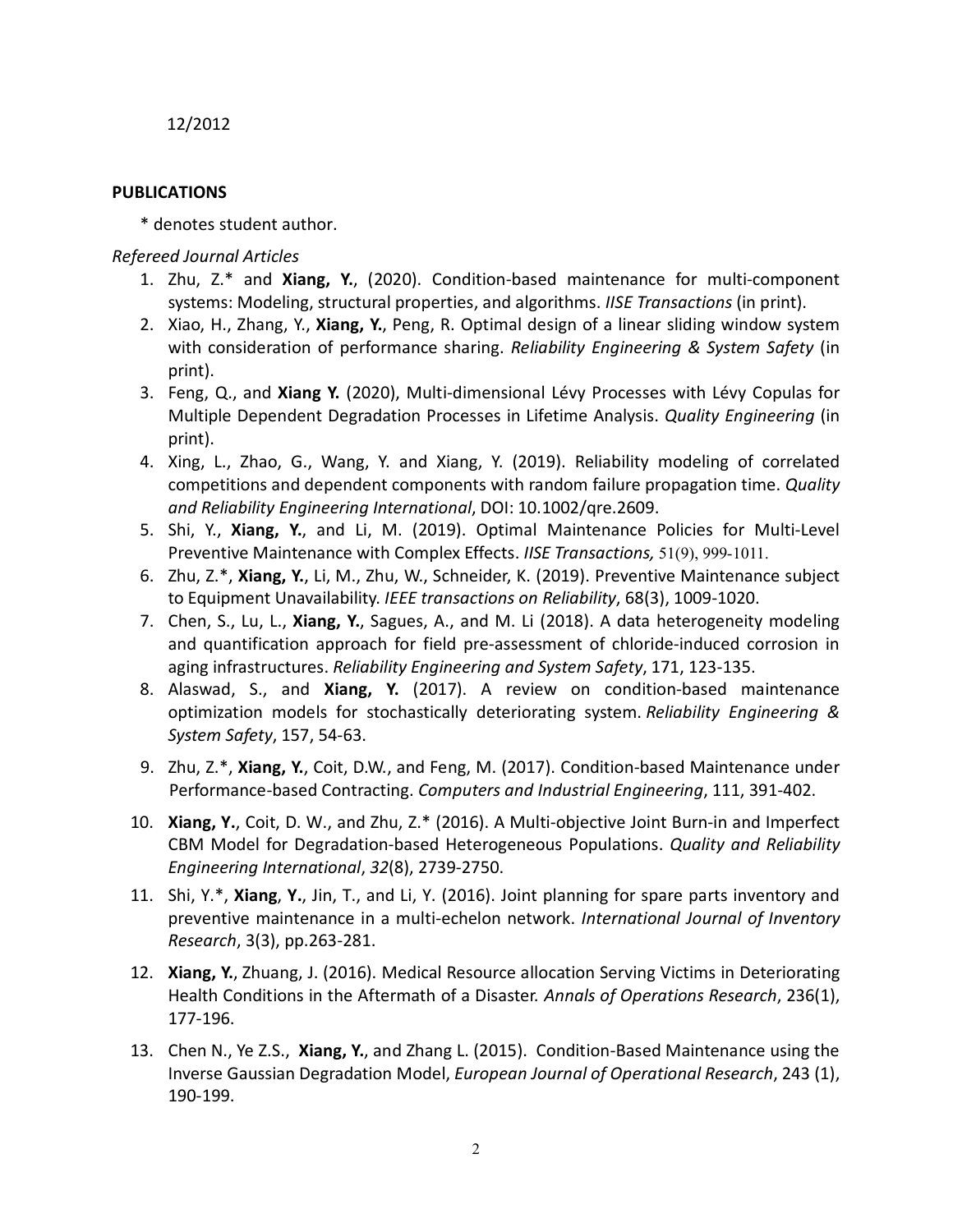- 14. **Xiang, Y.**, Coit, D. W., and Feng, Q. (2014). Accelerated Burn-in and Condition-based Maintenance for *n*-subpopulations subject to Stochastic Degradation, *IIE Transactions*, 46(10), 1093-1106.
- 15. **Xiang, Y.**, Cassady, C.R., Jin, T., and Zhang, C.W. (2014). Joint production and maintenance planning with deterioration and random yield. *International Journal of Production Research*, 52 (6), 1644-1657.
- 16. **Xiang, Y.**, and Rossetti, M. D. (2014). The effect of backlog queue and load-building processing in a multi-echelon inventory network. *Simulation Modeling and Theory Practice*, 43, 54-66.
- 17. **Xiang, Y.** (2013). Joint Optimization of  $\overline{X}$  Control Chart and Preventive Maintenance Policies: A Discrete-Time Markov Chain Approach. *European Journal of Operational Research*, 229(2), 382-390.
- 18. **Xiang, Y.**, Coit, D. W., and Feng, Q. (2013). *n*-Subpopulations Experiencing Stochastic Degradation: Reliability Modeling, Burn-in and Preventive Replacement Optimization. *IIE Transactions*, 45 (4), 391-408 (**Top 3 most popular paper** published in 2013, complimentary open-access awarded).
- 19. **Xiang, Y.**, Cassady, C. R., and Pohl, E. A. (2012). Optimal maintenance policies for systems subject to a Markovian operating environment. *Computers & Industrial Engineering,*  62(1), 190-197.

## *Completed Working Papers*

- 1. Zhu, Z.\*, **Xiang, Y.**, Zeng, B. Multi-component Maintenance Optimization: A Stochastic Programming Approach. *INFORMS Journal of Computing*. (2nd Revision Submitted)
- 2. Shi, Y.\*, **Xiang, Y.**, Xiao, H., Xing, L. Joint Optimization of Budget Allocation and Maintenance Planning for Deteriorating Transportation Infrastructure with Multiple Facilities. *European Journal of Operational Research*. (1<sup>st</sup> Revision Submitted)
- 3. Liao, Y.\*, **Xiang, Y.**, Wang, M. Health Assessment and Prognostics Based on Higher Order Hidden Semi-Markov Models. *Naval Research Logistics*. (Under 1st Round Revision)
- 4. Shi, Y.\*, **Xiang, Y.**, Liao, Y.\*, Zhu, Z.\*, Hong, Y. Optimal Burn-in Policies for Multiple Dependent Degradation Processes. *IISE transactions*. (Under 1st Round Revision)
- 5. Shi, Y.\*, **Xiang, Y.**, Zhu, W. A condition-based predictive maintenance optimization for multi-component systems subject to a system reliability requirement. *Reliability Engineering & System Safety*. (Under 3rd Round Revision)
- 6. Xiao, H., Lin, C., **Xiang, Y.**, Peng, R. Optimizing Dynamic Performance of Phased-mission Systems with a Common Bus and Warm Standby Elements. *IEEE Transactions on Systems, Man, and Cybernetics*. (Under Review)

# *Refereed Conference Proceedings Publications*

1. Liao, Y., **Xiang, Y.**, and Keedy, E. (2020). Reliability Analysis of Flow Meters with Multiple Failure Modes in the Process Industry. In *Proceedings of Annual Reliability and Maintainability Symposium*. Palm Springs, CA, USA.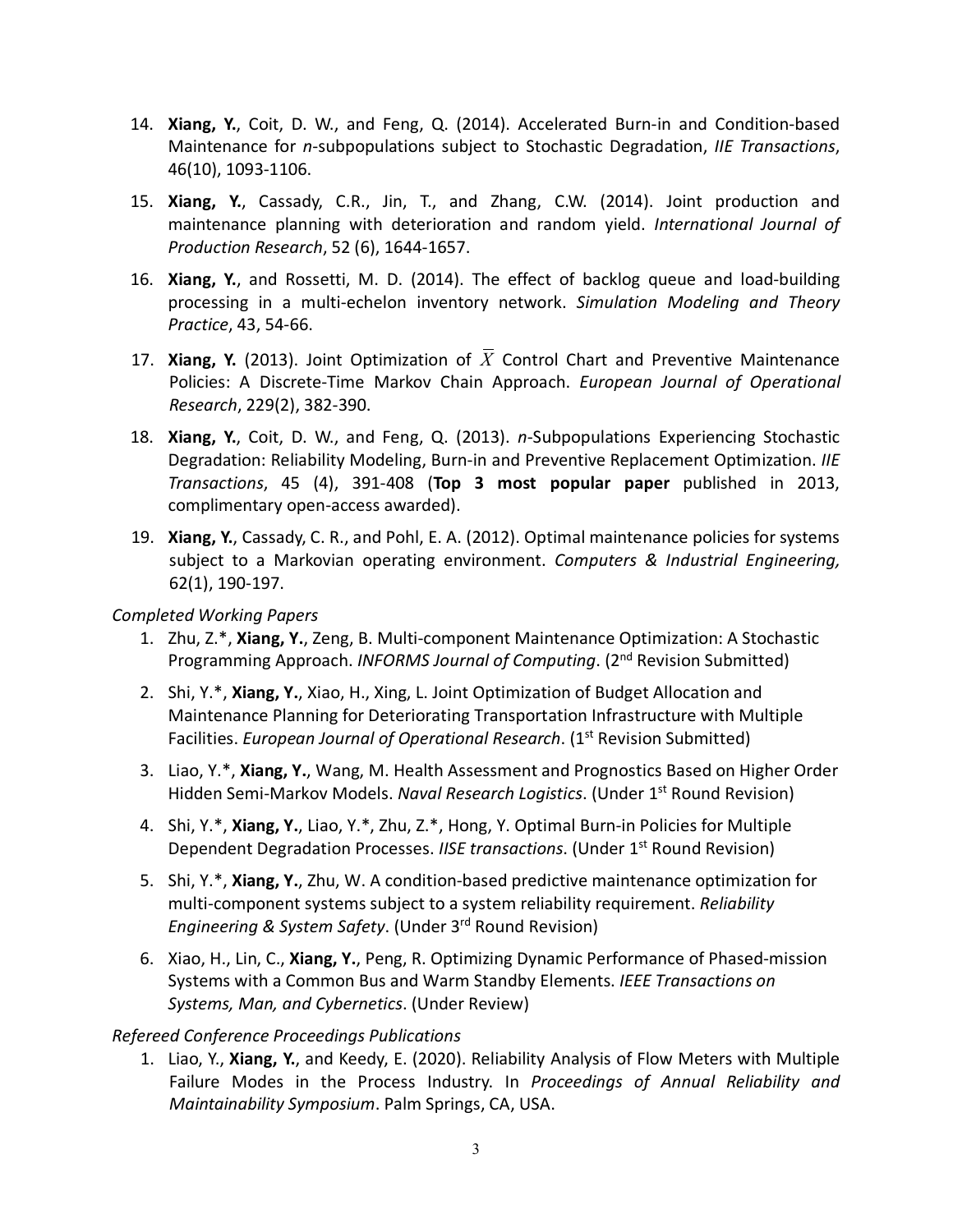- 2. Shi, Y., **Xiang, Y.**, and Jin, T. (2019). Structured Maintenance Policies for Deteriorating Transportation Infrastructures: Combination of Maintenance Types. In *Proceedings of Annual Reliability and Maintainability Symposium*. Orlando, FL, USA. (**Society of Reliability Engineering Doug Ogden Best Paper Award**)
- 3. Wari, E., Zhu, W. and **Xiang, Y.** (2017). A Constraint Programming Model for Ice Cream Processing. In *Proceedings of IISE Annual Conference and Exposition*, Pittsburgh, PA, USA. (**2017 IISE Best Track Paper Award**, **Production Planning & Scheduling Track**)
- 4. Zhu, Z., **Xiang, Y.**, Alaswad, S., and Cassady, C. R. (2017). A Sequential Inspection and Replacement Policy for Degradation-based Systems. In *Proceedings of Annual Reliability and Maintainability Symposium*, Orlando, FL, USA. (**Society of Reliability Engineering Oftshun Best Paper Award**)
- 5. Jin, T., **Xiang, Y.**, and Cassady, C. R. (2013). Understanding Operational Availability in Performance- Based Logistics and Maintenance Services*.* In *Proceedings of Annual Reliability and Maintainability Symposium*, Colorado Springs, CO, USA, pp. 1-6. (**Society of Reliability Engineering Oftshun Best Paper Award, R.A. Evans/P.K. McElroy Best Conference Paper Award**).

## **PRESENTATIONS (Seminars and Conferences)**

- 1. Liao, Y., **Xiang, Y.**, and Keedy, E. (2020). Reliability Analysis of Flow Meters with Multiple Failure Modes in the Process Industry. In *Proceedings of Annual Reliability and Maintainability Symposium*. Palm Springs, CA, USA.
- 2. Zhu, Z., **Xiang, Y.**, and Zeng B. (2018). Condition-based Maintenance Optimization for Multi-component Systems: A Stochastic Programming Approach. INFORMS. Phoenix, AZ.
- 3. Shi, Y., and **Xiang, Y.** (2018). Joint Optimization of Resource Allocation and Maintenance Planning for a Multi-Facility Infrastructure System. INFORMS. Phoenix, AZ.
- 4. **Xiang, Y.** (2016). An Introduction to Preventive Maintenance Models. Schlumberger Engineering Colloquium, Rosharon, TX.
- 5. **Xiang, Y.** (2016). Condition-based Maintenance under Performance-based Contracting. Department of Industrial Engineering. University of Houston, Houston, TX.
- 6. **Xiang, Y.** (2014). Reliability Modeling and Preventive Maintenance for Mixed Populations. Department of Industrial & System Engineering and Engineering Management, Huntsville, AL.
- 7. **Xiang, Y.** (2014). Logistics and Supply Chain Simulation and Optimization. Department of Information and Logistics Technology, University of Houston, Houston, TX.
- 8. **Xiang, Y.** (2013). Joint Optimal Burn-in and Replacement Policy for Heterogeneous Populations. Department of Industrial Engineering, University of Houston, Houston, TX.
- 9. **Xiang, Y.** (2012). Condition-based Maintenance of Degrading Systems. Department of Mechanical and Industrial Engineering, Northwestern Polytechnic University, Xi'an, Shanxi, China.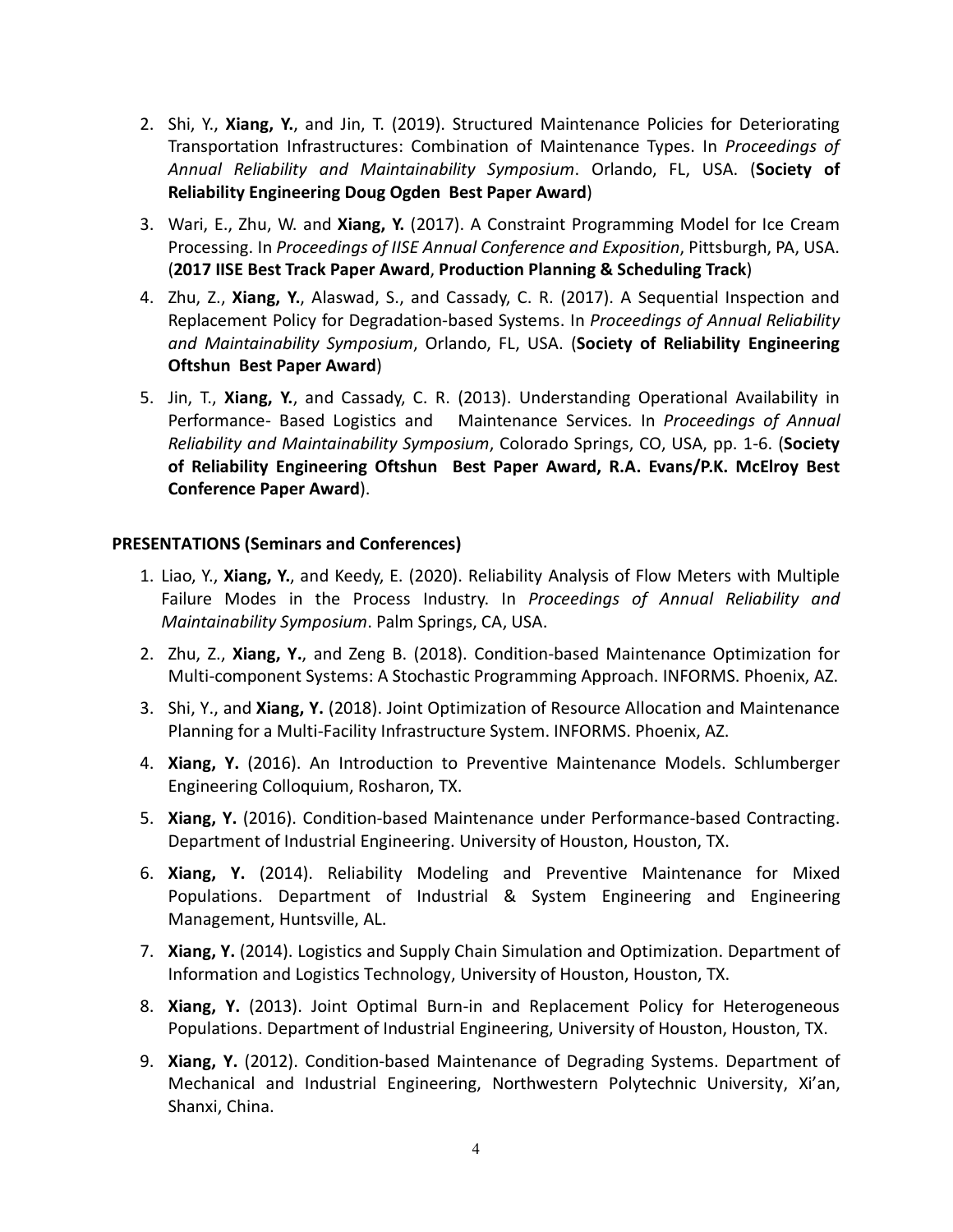# **TEACHING AND ADVISING**

## Courses Taught (U=Undergraduate, G= Graduate)

## *Courses at Texas Tech University*

- (G) Decision Making under Uncertainty (Spring 2020)
- (G) Stochastic Processes (Fall 2019)
- (G) Maintenance Modeling and Optimization (Spring 2019)

# *Courses at Lamar University*

- (U) Production Inventory & Control (Fall 2015, Summer 2017, Fall 2017)
- (U) Operations Research (Spring 2016, Spring 2017)
- (U) Reliability and Maintenance Operations (Fall 2016, Fall 2017)

(G) Reliability (Fall 2015, Fall 2016)

(G) Repairable System Modeling (Spring 2016, Spring 2017)

# *Courses at Sun Yat-sen University*

- (U) Production Planning & Control (Spring 2010, Fall 2013)
- (U) Business Statistics (Spring 2013, Spring 2014, Fall 2014)
- (U) Operations Management (Spring 2010, Spring 2011, Spring 2013, Spring 2015)
- (G) Special Studies (Topics in Reliability Engineering) (Fall 2010, Fall 2013)
- (G) Special Studies (Topics in Six Sigma and Quality Management) (Fall 2011)
- (G) Operations Research (Fall 2012, Fall 2013, Fall 2014)

# Doctoral Student Advising

- Texas Tech University
	- 1. Zhicheng Zhu (chair)
	- 2. Yue Shi (chair)
	- 3. Ying Liao (chair)
	- 4. Eric Bediako (chair)
	- 5. Will Wascom (chair)

# **SELECTED AWARDS/HONORS**

- National Science Foundation CAREER award, 2020
- Best Paper Award, International Conference on Quality, Reliability, Risk, Maintenance, and Safety Engineering, Zhangjiajie, China, 2019
- Doug Ogden Best Paper Award, Society of Reliability Engineering (SRE), Reliability and Maintainability Symposium, 2019
- Best Track Paper Award, Production and Scheduling Track, IISE Conference, 2017
- Most Helpful Professor from the LU IIE Student Chapter, 2017
- Stan Oftshun Best Paper Award, Society of Reliability Engineering (SRE), Reliability and Maintainability Symposium, 2013, 2017
- Ralph A. Evans/P.K. McElroy Best Paper Award, Reliability and Maintainability Symposium, 2013